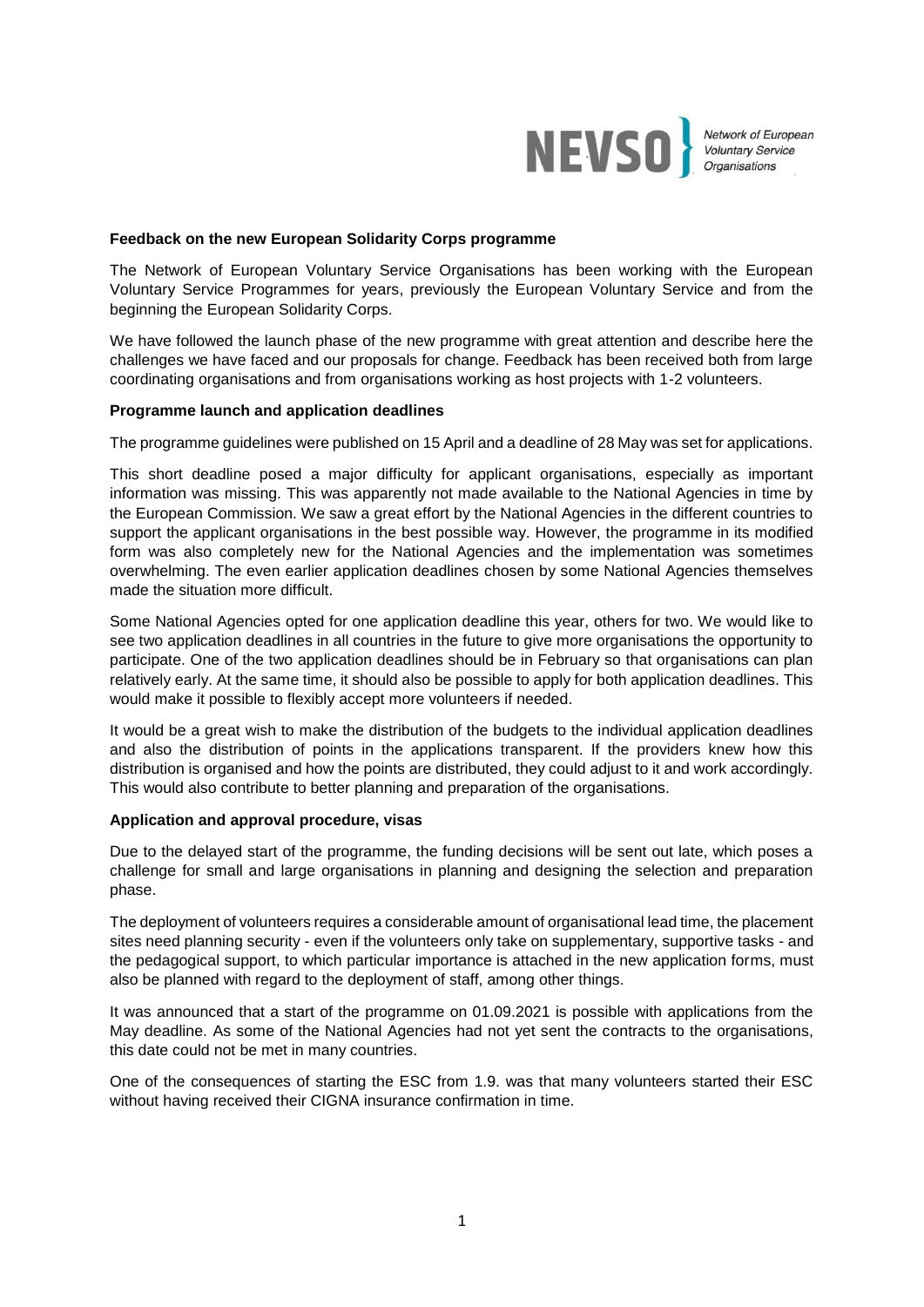The resulting postponement of the start of the programme was an additional challenge for many organisations and volunteers, especially as the costs (rent, preparation seminar etc.) had already been incurred. Volunteers who could not wait any longer have changed project/organisation to a project already accredited in 2020. We ask that these be reimbursed to the organisations.

Some national agencies and also Salto are so overloaded that it takes at least 4 months to process the Quality Label. Without a positive decision, the organisations cannot send volunteers. The associated planning uncertainty causes immense problems for the organisations on the one hand, and on the other hand it confronts interested young people with the question of whether they hope to be able to start a voluntary service with the organisation (in time).

This planning uncertainty has consequences for travel costs, housing in the home and host countries, visas and contracts, among other things. Especially in Eastern European countries, the basis for motivating young people to participate in the programme is missing. Therefore, processing deadlines should be respected and appropriate staff should be employed in order to meet the requests of young people and organisations.

One of the consequences of late responses to applications is that visas can no longer be applied for on time. The promise in the Guideline that the National Agencies will support the organisations with visa applications does not help either. The consequence is that volunteers can no longer be sent to countries outside the EU. In this way, the programme no longer lives up to the claim of solidarity expressed in its name with people and societies outside the EU. Young people, for example, should be able to participate in the ESC. Another challenge in applying for visas is that many embassies are not aware of the ESC. This is where the organisations need support. We see this as a task of the European Union through the National Agencies.

# **Limitation of the funding amount**

The determination of a maximum application and funding amount per organisation means that larger organisations in the ESC have no incentive to expand their programme, enter into cooperation with other (e.g. ecological) host organisations, further develop their profile, make their work more professional and ultimately enable more young people to do voluntary service. In addition, the ESC is sometimes uneconomical for organisations due to the maximum funding amount and the subsequent limitation of the number of participants.

This leads to organisations dropping out of the programme or shying away from starting a new one. At the programme level, this can lead to funding not being fully utilised.

We plead for abolishing the maximum funding amount or increasing it to at least 10% of the annual budget of the respective national agency.

## **Budget**

In the new programme, sending organisations have to organise an exit seminar for the volunteers. However, there is no separate budget for this. Practical experience shows that 100€/day/participant would be an appropriate amount of funding to be able to organise a high-quality seminar.

The funding programme does not specify the amount of the lump sum that the host organisation pays to its partner organisation that organises the sending. This often leads to conflicts. We would like to see a fixed amount that is not less than 7% of the budget.

## **Insurance**

It is not clear from the Guideline which insurance will work for the ESC in the next programme round and what exactly is insured. The scheme at the end of the Guideline is not self-explanatory to us. We ask that both the name and the insurance benefits are indicated.